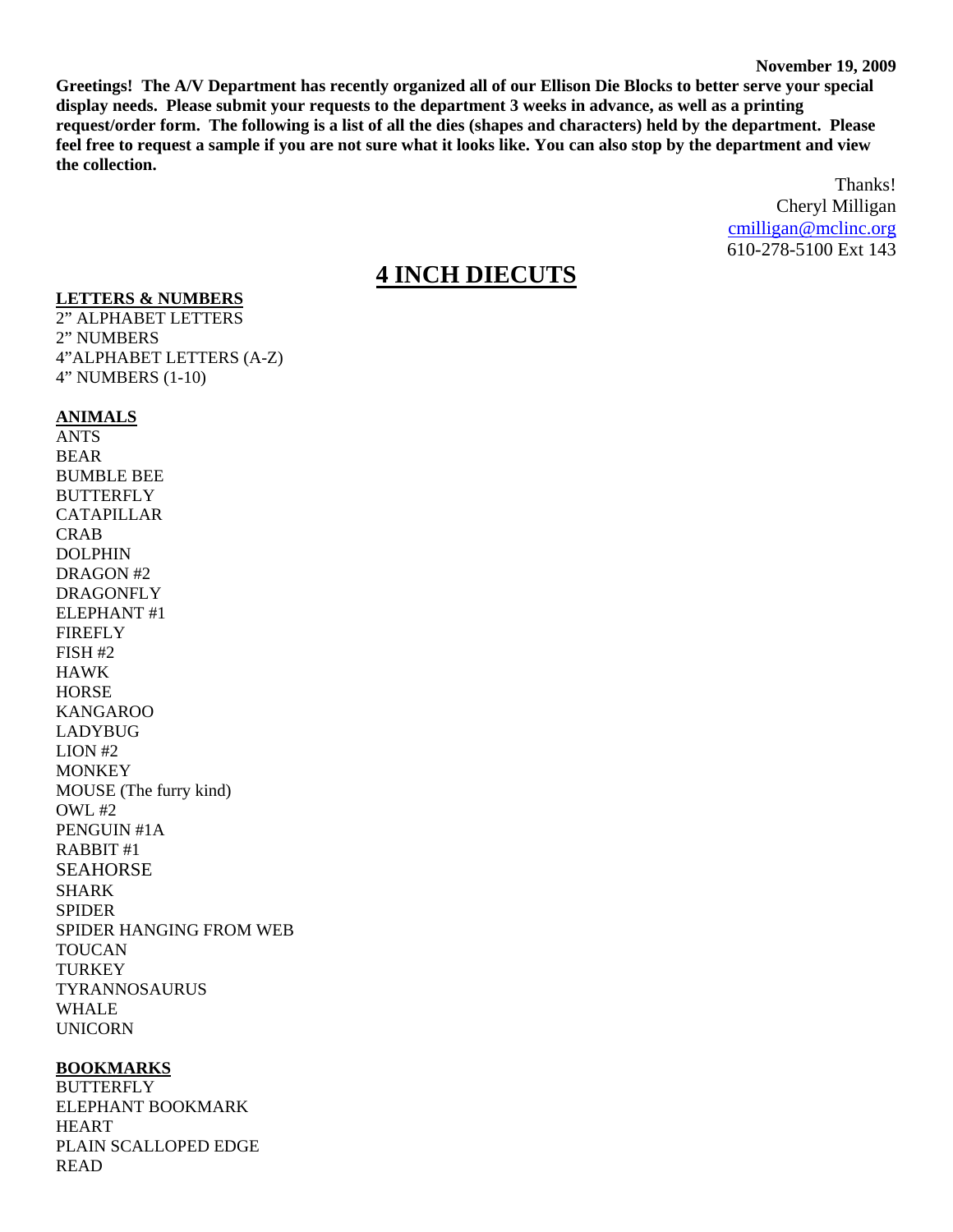#### STAR TEDDYBEAR

# **SHAPES**

**CIRCLE** CIRCLES (SMALL 4"& 1") **OVAL** RAINDROPS RECTANGLE RHOMBUS **SOUARE** TRAPEZOID TRIANGLE

### **SHAPES FOR THE HOLIDAYS**

CHRISTMAS TREE GINGERBREAD MAN HEART #1A HEART #2 LIBERTY BELL PUMPKIN #1B SHAMROCK SNOWMAN SPIDER WEB

# **SHAPES FOR THE SEASONS**

**BEACHBALL** CLOUD FLOWER #1A LIGHTING BOLT MAPLE LEAF **MITTEN** MOON SNOWFLAKE #2 STA R #1B SUN #1C TINY STARS WIND

# **TRANSPORTATION**

AIRPLANE #1 CAR #2 SAILBOAT **SCHOOLBUS TRUCK** 

# **MISCELLANEOUS**

APPLE AWARD #1B BALLOON BARN BASKETBALL CASTLE#2 CLOSED BOOK COCOON HAND SIGN (I LOVE YOU) JUNGLE LEAVES